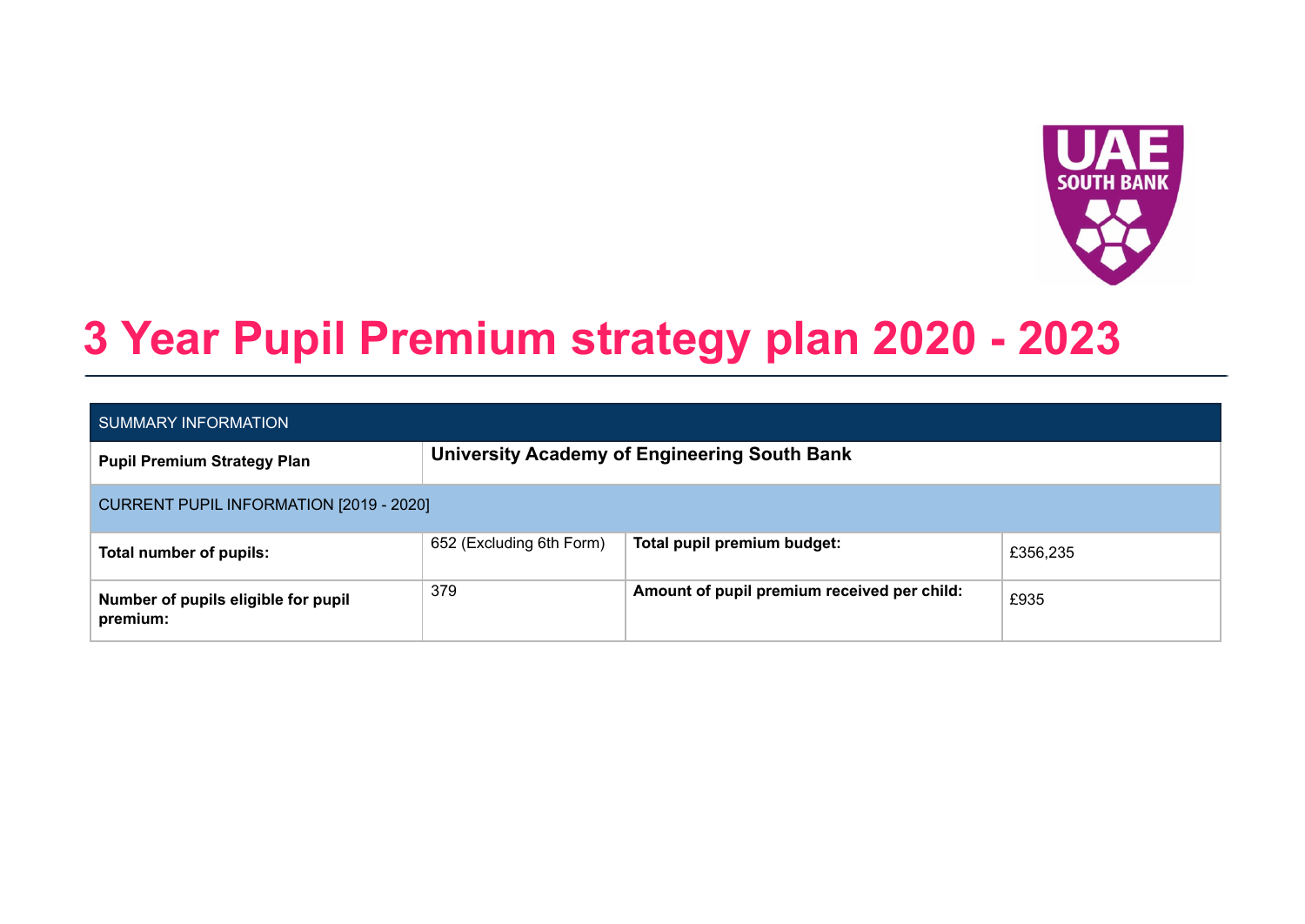# COHORT INFORMATION FOR PP 2019 - 2020

| <b>CHARACTERISTIC</b> | NUMBER IN GROUP | PERCENTAGE OF GROUP |
|-----------------------|-----------------|---------------------|
| <b>Boys</b>           | 260             | 67                  |
|                       |                 |                     |
| Girls                 | 119             | 33                  |
| SEN support           | 35              | 9                   |
| EHC plan              | $\overline{5}$  | 1.5                 |
| EAL                   | 68              | 18                  |

# **Assessment data**

| CURRENT ATTAINMENT         |         |                                              |                  |                         |         |                    |  |  |  |
|----------------------------|---------|----------------------------------------------|------------------|-------------------------|---------|--------------------|--|--|--|
|                            | for PP  | Pupils eligible   Pupils not eligible for PP |                  | Data from previous year |         |                    |  |  |  |
|                            |         | School average                               | National average | <b>PP</b>               | Non PP  | National<br>Non PP |  |  |  |
| Progress 8 score average   | $-0.12$ | 0.54                                         |                  | $-0.87$                 | $-0.37$ | 0.13               |  |  |  |
| Attainment 8 score average | 48.21   | 50.72                                        |                  | 38.07                   | 42.74   | 50.3               |  |  |  |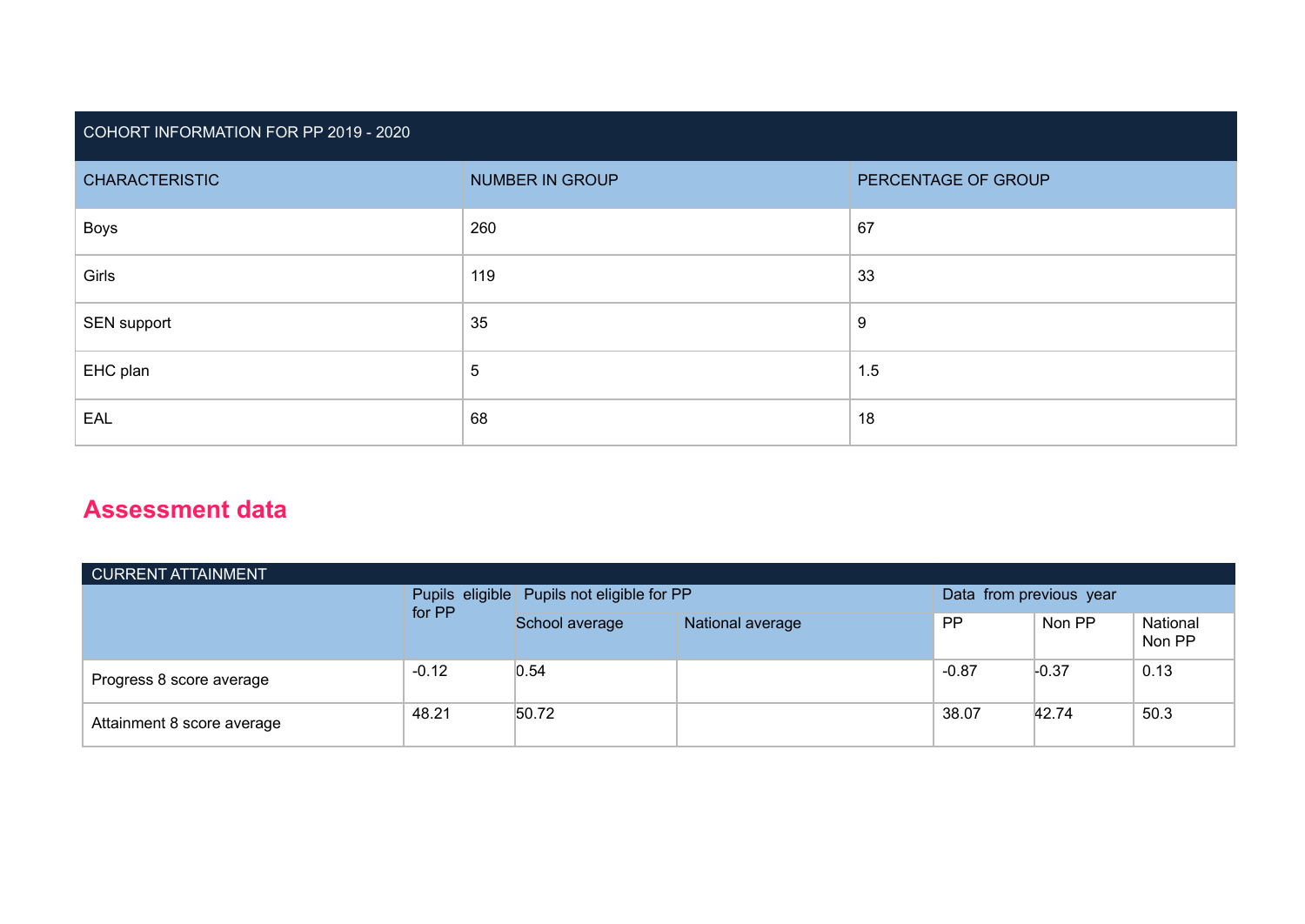| Attendance (2019/20) |       |       |       |                 |       |         |  |  |
|----------------------|-------|-------|-------|-----------------|-------|---------|--|--|
|                      |       | 18    |       | 10              | 11    | Average |  |  |
| lall                 | 94.99 | 93.82 | 93.4  | 94.66           | 92.41 | 93.86   |  |  |
| pp                   | 94.39 | 92.91 | 92.78 | 193.64          | 91.02 | 92.95   |  |  |
| <b>non pp</b>        | 95.69 | 194.8 | 94.31 | $ 96.22\rangle$ | 94.37 | 95.08   |  |  |

| <b>Barriers</b> |                                                                                                                                                                                |
|-----------------|--------------------------------------------------------------------------------------------------------------------------------------------------------------------------------|
| A               | Attendance and Punctuality of disadvantaged students                                                                                                                           |
| B               | Low levels of literacy and Numeracy on entry to the school                                                                                                                     |
| C               | Development of self regulation and strong work habits                                                                                                                          |
| D               | Building strong, meaningful relationships with hard to reach families and the impact<br>this has on our ability to support the social issues and barriers that can affect them |
| E               | Disadvantaged students often start with a lower understanding of their personal<br>aspirations and how to achieve them/what pathways are available to them                     |
| F               | Lack of funds to enable them to access extra curricular activities                                                                                                             |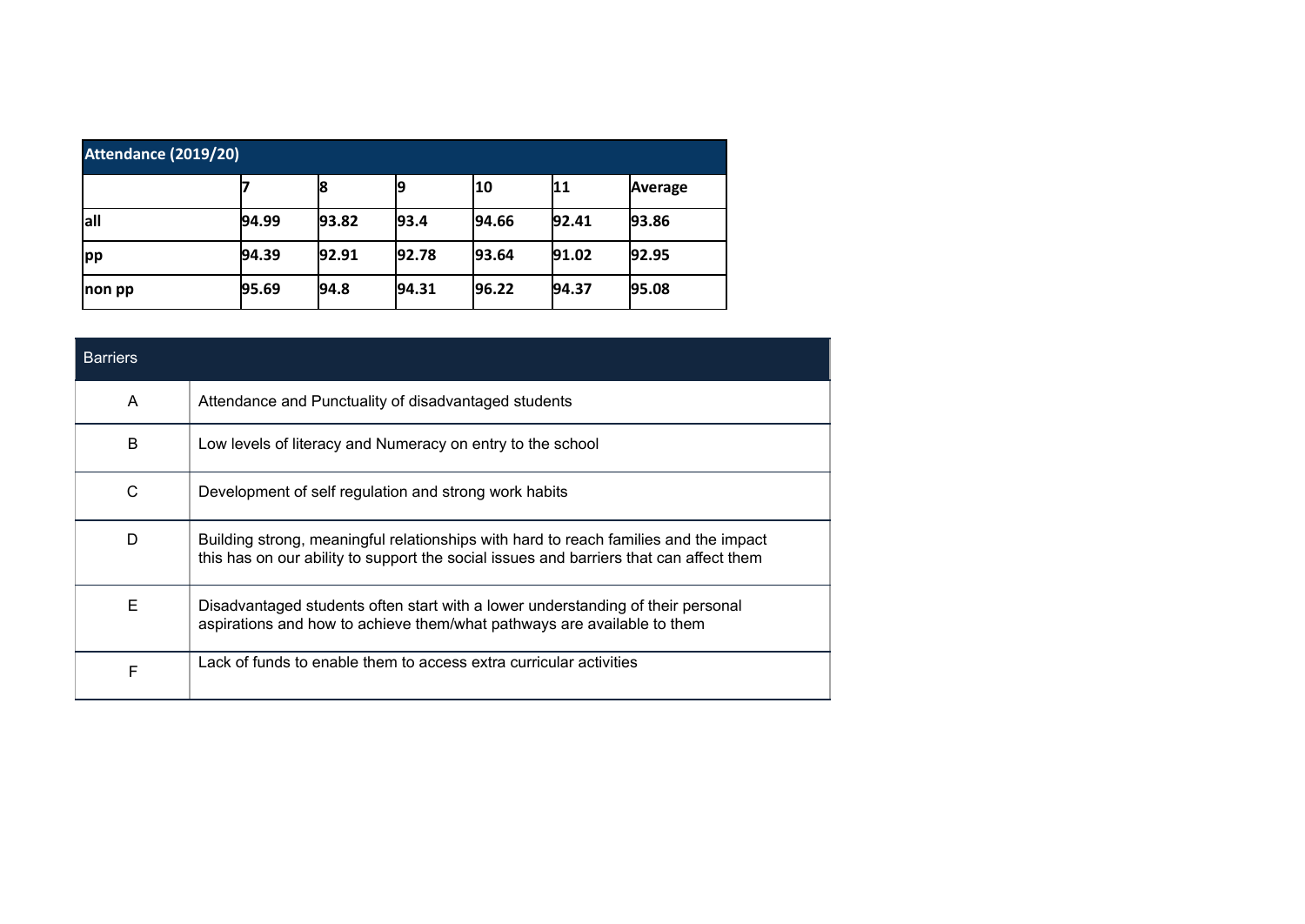#### LONG-TERM PLAN (3 YEAR TIMESCALE):

We have made the decision to align our 3 Year Disadvantaged student strategy around the Educational Endowment Foundation's Pupil Premium guide. [https://educationendowmentfoundation.org.uk/public/files/Publications/Pupil\\_Premium\\_Guidance.pdf](https://educationendowmentfoundation.org.uk/public/files/Publications/Pupil_Premium_Guidance.pdf)

The guide suggests best practice with regards Pupil Premium should be focused around 3 tiers which will be reflected in our ongoing priorities:

## **1) TEACHING AND LEARNING:**

Effective teaching is the most important lever a school has to improve outcomes of disadvantaged students. This will involve CPD, recruitment and retention and Early career support. The aim over the next three years is to ensure that every class has an effective teacher in front of them and that CPD is focused on improving the pedagogical knowledge of our teachers.

The T and L strategy will be based around 2 strategy documents:

- 1. The EEF guide to 'Metacognition and Self Regulation' <https://educationendowmentfoundation.org.uk/tools/guidance-reports/metacognition-and-self-regulated-learning/>
- 2. Evidence Based Education 'Great Teaching Toolkit' [https://educationendowmentfoundation.org.uk/tools/guidance-reports/metacognition-and-self-regulated-learning](https://educationendowmentfoundation.org.uk/tools/guidance-reports/metacognition-and-self-regulated-learning/)

# **2) TARGETED ACADEMIC SUPPORT**

Evidence consistently shows the positive impact that targeted academic support can have, including on those who are not making good progress across the spectrum of achievement. Considering how classroom teachers and teaching assistants can provide targeted academic support, including how to link structured one-to-one or small group intervention to classroom teaching, will be a key component of our Pupil Premium strategy.

**3) WIDER STRATEGIES**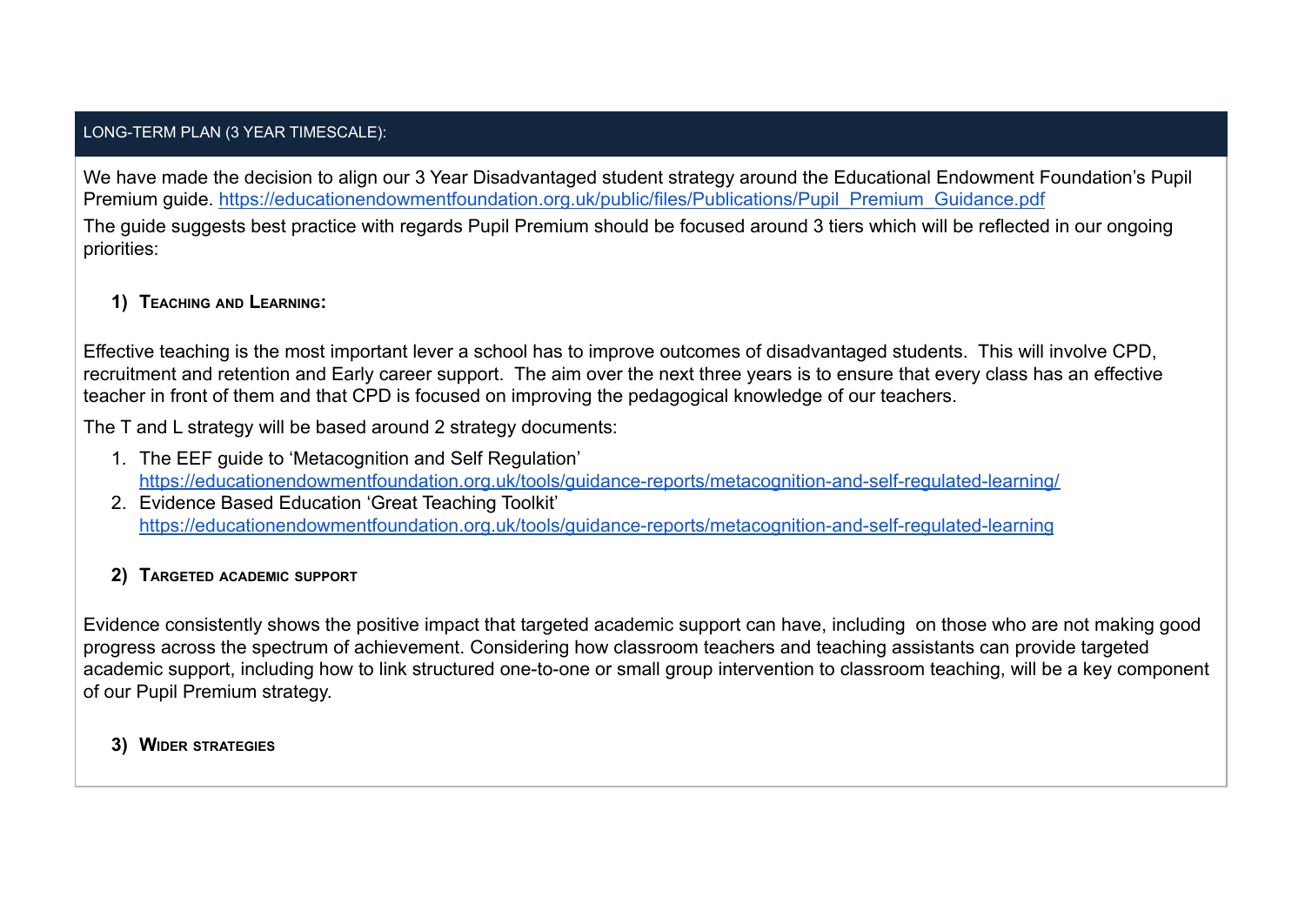Wider strategies relate to the most significant non-academic barriers to success in our school, including attendance, behaviour and social and emotional support. It will also include our Day 10 programme, CEIAG and EAL programme along with improving our engagement with, and support for, hard to reach families across the school

### **Priorities**

- **1. Eliminate the P8 gap between PP and Non PP (currently at -0.65)**
- **2. PP P8 to be equivalent to National average for Non PP (currently +0.13)**
- **3. Improve Reading ages of Year 7 students**
- **4. Improve attendance of PP students to 97% (currently 93%)**
- **5. Keep the needs of PP students at the forefront of the school**

### STRATEGIES/SPEND

|                                                                                                           | Implementation Timeline (RAG) |                           |        |                    |                  |                  |                  |
|-----------------------------------------------------------------------------------------------------------|-------------------------------|---------------------------|--------|--------------------|------------------|------------------|------------------|
| Actions                                                                                                   | Priorit                       | <b>EEF</b><br><b>Tier</b> | Barrie | Lead               | Year 1 (2020/21) | Year 2 (2021/22) | Year 3 (2022/23) |
| Design and implement a bespoke CPD structure for all staff<br>underpinned by the 'Great Teaching Toolkit' | 1,2                           |                           | C.     | <b>AMS</b>         | PI and Imp       | Rev and It       | Rev and It       |
| Train staff on Metacognitive strategies and embed into<br>practice across the school                      | 1,2                           |                           | C      | <b>MLS</b>         | P                | Imp and Rev      | It and Rev       |
| Develop and embed effective feedback opportunities in SoL<br>across all departments                       | 1,2                           |                           | C      | <b>HDN</b><br>/JPZ | PI and Imp       | Rev and It       | Rev and It       |
| Use NGRT and Lucid programmes to identify students with<br>low literacy levels                            | 3                             | 2                         | B      | <b>MLS</b>         | P                | Imp and Rev      | It and Rev       |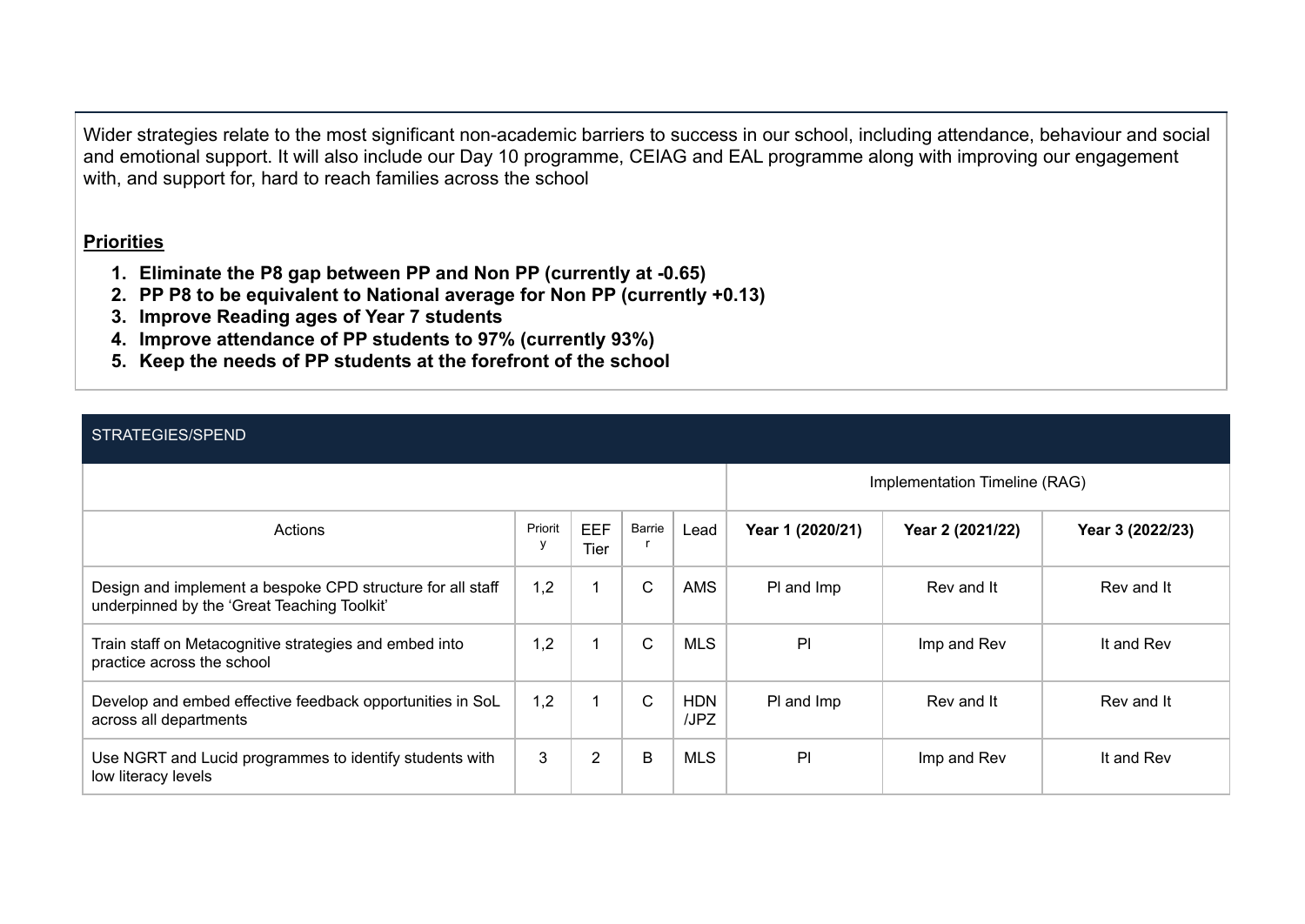| Employ Phonics teacher for students with low levels of<br>literacy in KS3                                                                                                                            | 3       | $\overline{2}$ | B            | <b>MLS</b>             | PI         | Imp and Rev | It and Rev |
|------------------------------------------------------------------------------------------------------------------------------------------------------------------------------------------------------|---------|----------------|--------------|------------------------|------------|-------------|------------|
| Further develop and embed a targeted intervention<br>programme for disadvantaged KS4 students during Form<br>time and after school                                                                   | 1,2     | $\overline{2}$ | $\mathsf{C}$ | <b>NME</b>             | PI and Imp | Rev and It  | Rev and It |
| Provide a homework club for disadvantaged students to<br>support learning outside the classroom                                                                                                      | 1,2     | $\overline{2}$ | C            | <b>HDN</b>             | PI and Imp | Rev and It  | Rev and It |
| Provide a range of revision resources to support students<br>learn independently outside the classroom                                                                                               | 1,2     | $\overline{2}$ | $\mathsf{C}$ | <b>NME</b><br>/ML<br>S | PI and Imp | Rev and It  | Rev and It |
| Strategically deploy the EAL department to ensure that all<br>disadvantaged students who are codes A-C are provided<br>with bespoke intervention to move them to a minimum of<br>Level D (Competent) | 5, 1, 2 | $\overline{2}$ | B            | <b>MLS</b>             | PI         | Imp and Rev | It and Rev |
| Strategically deploy the Attendance Officer to target Key<br>disadvantaged students (including attendance to parents<br>evenings and other identified events)                                        | 4, 1, 2 | 3              | A            | <b>JBU</b>             | PI and Imp | Rev and It  | Rev and It |
| Strategically deploy the Careers Leader to work with<br>disadvantaged students in KS4 that are at risk of becoming<br><b>NEET</b>                                                                    | 5, 1, 2 | 3              | D            | <b>HDN</b>             | PI and Imp | Rev and It  | Rev and It |
| Training for HoY to develop and embed mentoring system<br>for key Disadvantaged students                                                                                                             | 1,2,5   | 3              | $\mathsf{C}$ | <b>JBU</b>             | PI         | Imp and Rev | It and Rev |
| Subsidise Educational trips for disadvantaged students<br>across all year groups                                                                                                                     | 5, 1, 2 | 3              | F/E          | <b>HDN</b>             | PI and Imp | Rev and It  | Rev and It |
| Provide breakfast every morning so that all students are<br>ready to learn                                                                                                                           | 5       | 3              | D?           | <b>MLS</b>             | PI and Imp | Rev and It  | Rev and It |